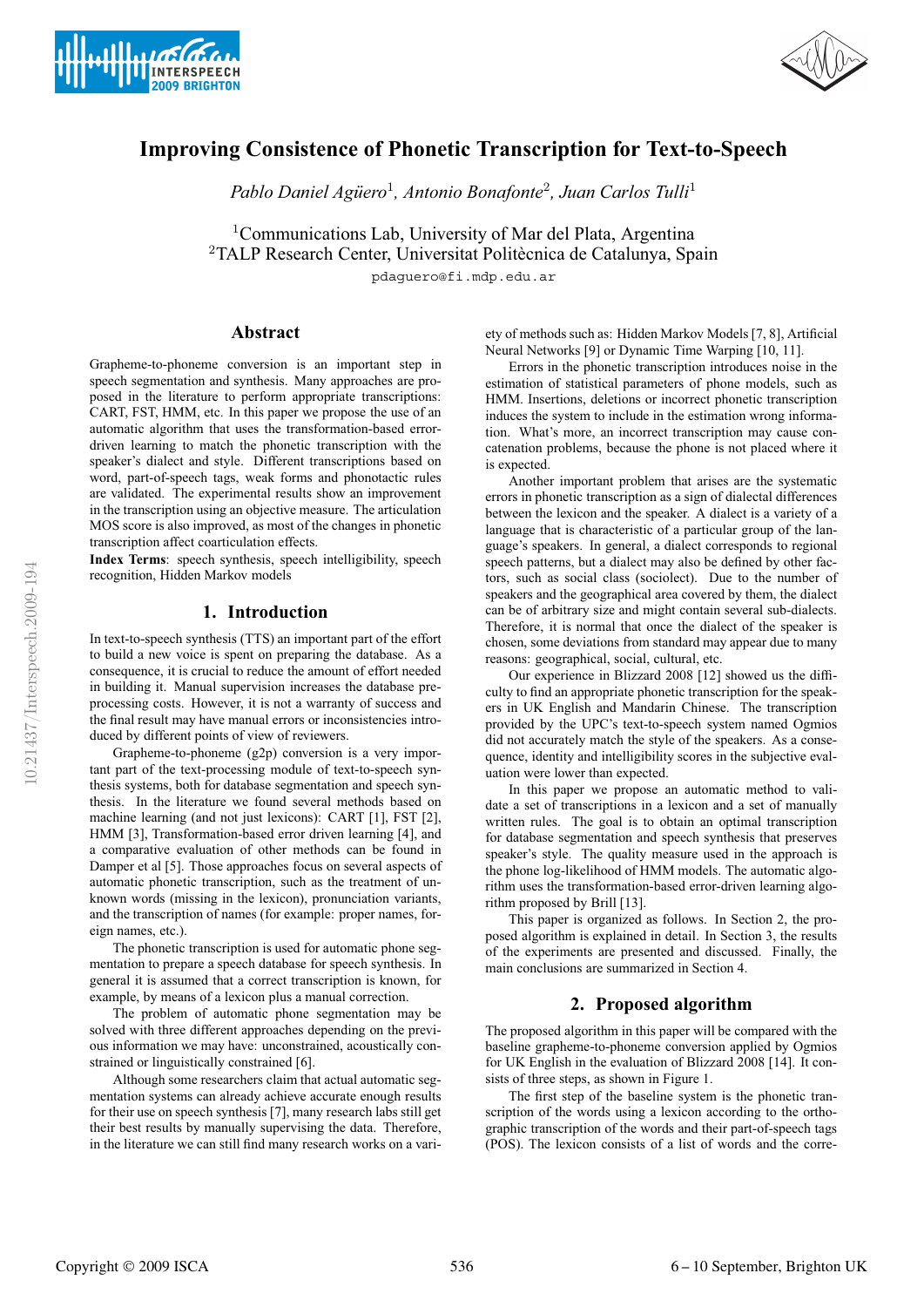

Figure 1: Grapheme-to-phoneme conversion process in Ogmios for UK English used in Blizzard 2008.

sponding phonetic transcription for each possible POS of the word. If the word has several transcriptions with the same POS, the most frequent is considered. The lexicon is built (or chosen) for the same dialect spoken by the speaker.

The second step is the transcription of words which have weak forms. In English, most words will have at least one stressed syllable, and hence no separate strong and weak forms. All words which do have distinct strong and weak forms are monosyllables, and are usually function words or discourse particles. For most of these, the weak form is the one usually encountered in speech. As the extreme example, the strong form of the indefinite article  $a$  is used only in the rare cases when the word is stressed: naming the word, or when emphasizing indefiniteness.

The main words with weak forms are: a, am, an, and, are, as, at, be, been, but, can, could, do, does, for, from, had, has, have, he, her, him, his, just, me, must, of, shall, she, should, some, than, that, the, them, there, to, us, was, we, were, who, would and you.

The third step in the baseline grapheme-to-phoneme conversion in Ogmios is the use of a set of phonotactic rules to adjust the phonetic transcription according to language constraints. Phonotactics is a branch of phonology that deals with restrictions in a language on the permissible combinations of phonemes. It defines permissible syllable structures, consonant clusters, and vowel sequences by means of phonotactical constraints.

The main problem of the baseline approach is the rigid structure of rules of transcription that do not have a validation according to speaker's style. The speaker may have small deviations from the canonical transcription and they should be considered to improve both speech segmentation and text-to-speech synthesis. The immediate consequence of those mismatches in the canonical transcription may be a lower score in speaker's identity and intelligibility.

As explained in the introduction, the speakers of a given dialect may have deviations from the canonical transcription due to many reasons, such as geographical, social, cultural, etc. Therefore, it is necessary to find these particularities to improve the quality of automatic segmentation and the identity of the synthesized speech through the speaker's style.

In this paper we propose to study the validness of the transcription rules using the phone log-likelihood of HMM using forced alignment.



phonetic transcription

Figure 2: Proposed grapheme-to-phoneme conversion process in Ogmios for UK English to improve performance obtained in Blizzard 2008.

Figure 2 shows the proposed phonetic transcription scheme with rule validation. It has the same steps that Figure 1, with two additional steps: default transcription and lexicon (word). The default transcription of the word is chosen given the most probable part-of-speech, provided by the part-of-speech tagger. It is identical to the transcription of the first step in the baseline system.

The second step of our proposal includes all possible transcriptions without considering the POS. In this way we obtain an optimal phonetic transcription that is independent of the POS tag. The other steps are identical to the baseline system. However, each rule in those steps will be validated using the training data.

The validness of each rule is studied in an incremental way. Each new rule is used to perform a new forced alignment of all the speech database. The difference between the previous global log-likelihood (without applying the new rule) and the present global log-likelihood (including the new rule) is defined as the gain of the rule.

Those rules with a positive gain are kept as valid rules and the process continues with the following rules under evaluation. The rules are sequentially studied in each step: lexicon(word), lexicon rules (word+POS), weak form rules (word+phonetic context+boundaries) and phonotactic rules (phone+phonetic context). After each step HMM models are retrained to adjust the HMM parameters to the improved phonetic transcription.

The weak forms provide different transcription depending on the context, such as the presence of a pause before the word, or the type of the first phone of the following word: vowel or consonant. The processing order of the rules may cause different transcriptions due to the variation of the phonetic context. This effect is not relevant because the phonemes do not change their type: vowel or consonant.

Phonotactical rules introduce modifications in the phonetic transcription of the words based on the position of the phonemes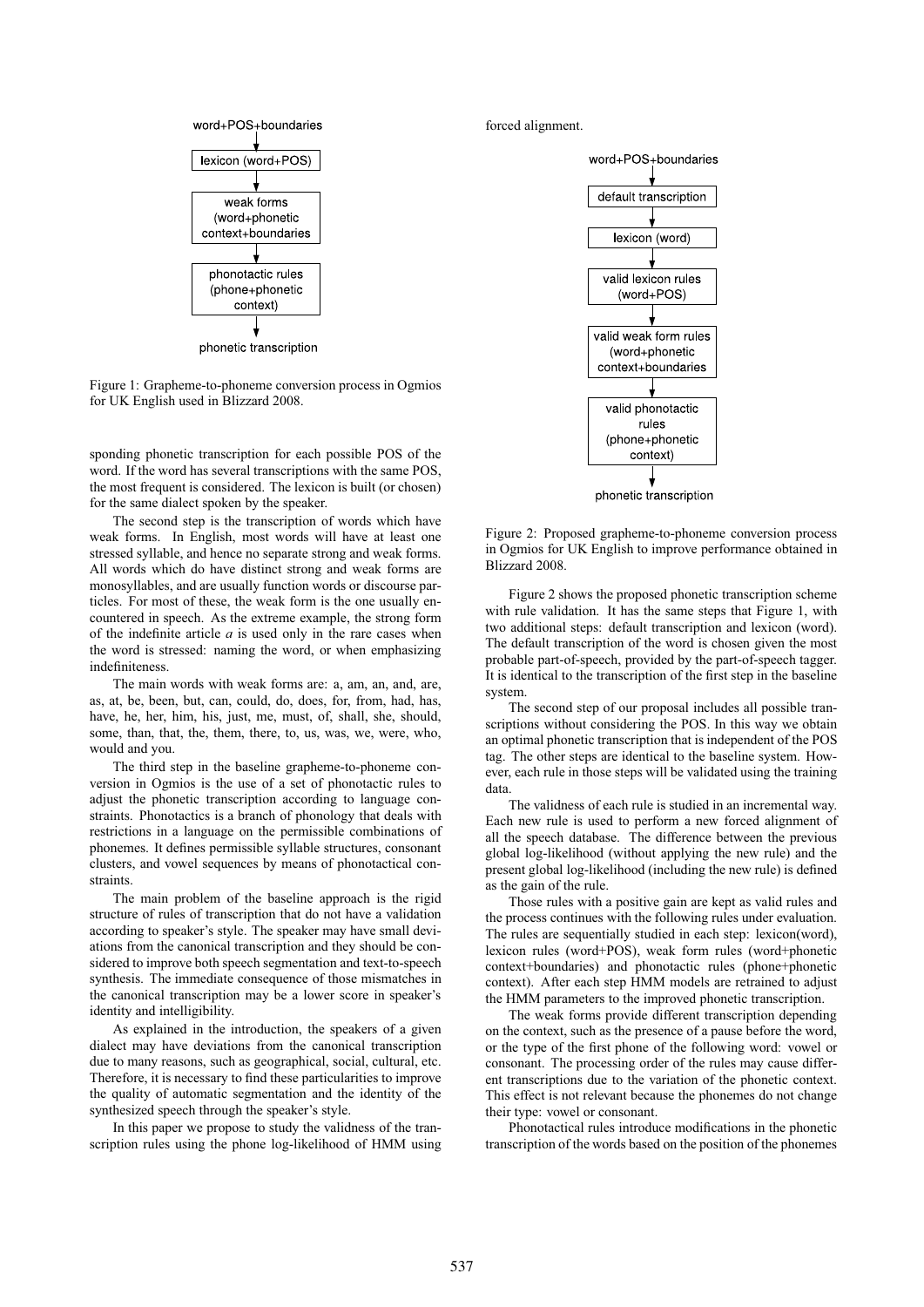in the word, their identity and the phonetic context. An error in the phonetic transcription does not only affect the word, but also the adjacent words. For example, the elision of a phoneme may force an alignment of an existing phoneme (deleted in the transcription by a rule) into the adjacent phones, decreasing their log-likelihood. As a consequence, the score is calculated for all the phonemes and not only those phonemes affected by the rule.

A common approach in speech database building is the use of alternative word transcriptions to improve the quality of speech segmentation. The goal of our proposal is to improve both speech segmentation and text-to-speech synthesis. The consistency between the rules applied for both processes is necessary to improve intelligibility and to preserve the speaker's identity due to peculiarities of his/her dialect.

#### **3. Experiments**

The experiments in this paper were performed using the subset ARCTIC of the 15 hours UK English database released by the Centre for Speech Technology Research (CSTR) for Blizzard 2008.

The lexicon is based on the Unisyn dictionary provided by the University of Edinburgh [15]. It consists of 117K word entries. After listening to some samples, the accent chosen for this task is the RP accent. SAMPA was selected as the phoneset.

The forced-alignment of phones is performed by the HMMbased ASR named Ramses [16]. The HMM models are trained using context-independent models. A silence model, trained at punctuation marks, was optionally inserted at each word boundary during the alignment to enable pause detection.

Previous experiments support the automatic segmentation approach. They have shown that when a correct phonetic transcription is given, HMM models can achieve similar speech synthesis quality than manual segmentation [7, 17]. In addition, Adell et al. [18] showed how the log-likelihood in Hidden Markov models may be used to eliminate phonemes with wrong transcription in the speech database.

The number of rules at each step of the validation process in the experiment performed with 1,098 utterances were:

- **lexicon (word)**: 208 rules.
- **lexicon (word+POS)**: 57 rules.
- **weak form rules**: 52 rules.
- **phonotactic rules**: 9 rules.

The first step to validate lexicon rules without considering part-of-speech tags gave an improvement in the log-likelihood for 49 word transcriptions. In the 208 rules under study 9 words have one alternate transcription, 95 have two possible alternate transcriptions and 3 have three transcriptions. An extract of the first twelve valid rules detected in the first step is show in Table 1.

The next step validated lexicon rules using part-of-speech tags. The rules affected the following words: *a, again, as, at, bowed, but, conduct, do, either, grave, had, has, have, her, moderate, of, or, them* and *to*.

The validated weak forms rules were the corresponding to the following words after a pause: *a, and, as, be, can, does, from, has, of, shall, into, unto, were* and *will*. All of them got the stressed form. The rules that reduce the words *are* and *the* before a consonant were also validated.

Finally, the only valid phonotactic rule was the elision of */r/* at the end of the word when followed by other consonants.

| Word       | <b>SAMPA</b> transcription   |
|------------|------------------------------|
| a          | @                            |
| again      | @ - g 'eI n                  |
| against    | @ - g 'eI n s t              |
| and        | '{ n d                       |
| an         | $(a)$ n                      |
| articulate | A: $-t$ 'I - k j u - $(a)$ t |
| as         | $(a)$ z                      |
| at         | (a) t                        |
| because    | $bI - k@z$                   |
| bow        | b 'aU                        |
| bowed      | b 'aU d                      |
| but        | $b\mathcal{a}$ t             |

Table 1: Valid rules at first step



Figure 3: Improvement in each validation step.

In Figure 3 we show the evolution of the mean global loglikelihood when evaluating each rule. There is a monotonic improvement of the log-likelihood during all rule validation process. At iterations 208, 265 and 317 is shown the improvement due to retraining of HMM models.

The highest improvement in the mean global log-likelihood at step one corresponds to words *a* (iteration 3), *and* (iteration 15), *an* (iteration 17), *had* (iteration 91), *of* (iteration 132) and *was* (iteration 201). Another relevant improvement is found at iteration 321 and corresponds to the only valid phonotactic rule at step four.

The performance of the new grapheme-to-phoneme conversion module using validated rules was evaluated using a subjective test on three different aspects: similarity (S) of the synthesized voice to the real speaker, quality (Q) of the synthesis and the naturalness and correctness of the articulation(A). Eight native British English speakers performed the perceptual test using a five point scale (1:worst and 5:best).

The box-plots of Figure 4 do not show any relevant differences in similarity and quality between the baseline and the proposed system (SB vs SP and QB vs QP, respectively). The proposed approach did not improve the quality of the baseline system due to the limitation on the amount of data used in the experiments.

The main improvement in the subjective results is shown in